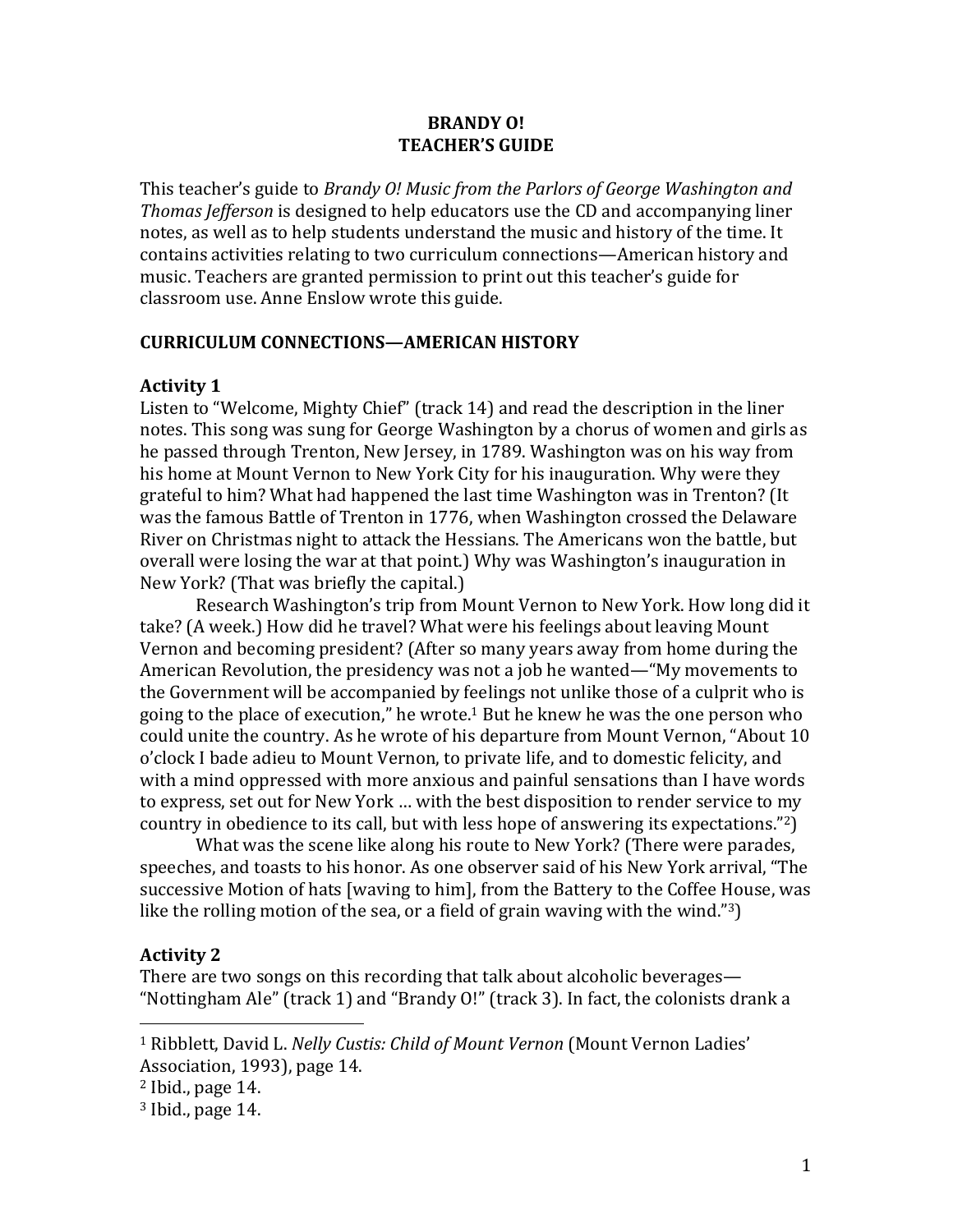lot of alcohol. Why? (Water was frequently contaminated and hence, not considered safe to drink. Milk, too, could cause "milk sickness," which resulted from cows feeding on poisonous white snakeroot. But alcohol, thanks to the fermentation process, was seen as healthy—although many ministers preached against the evils of excessive consumption and drunkenness.

What can you learn about drink at the time from listening to these two songs? (Ale was actually seen as nourishing—and potentially as better medicine than what the apothecary had to offer. In fact, alcoholic beverages were seen as a staple of the diet.<sup>4</sup> For its part, brandy was something viewed as quite valuable.)

Research the drinks that different social classes would have consumed. (Beer and cider could be made at home, and therefore were common drinks among the lower classes. Note that there were multiple kinds of beer, including molasses beer, spruce beer, and ginger beer.<sup>5</sup> Wine, brandy, port, sherry, and other drinks were served in taverns and wealthier homes, but these were more expensive.

Other popular drinks included rum punch (rum, water, lemon, sugar, and spices), shrub (a fruit liqueur), bounce (fruit-infused brandy or rum), flip (a mixture of beer, rum and sugar), and switchel (ginger, molasses, apple cider vinegar, and water).

### **Activity 3**

 

Listen to "The Roast Beef of Old England" (track 6). What attitudes toward drink are expressed there? (Tea and coffee are referred to disparagingly as "slip slops" that were unknown in the glorious reign of Queen Elizabeth I.) Have the students research non-alcoholic beverages that the colonists drank.

What were the attitudes toward these beverages? Despite the song, these drinks were popular—especially tea. They gave a person energy rather than sapping energy, like alcohol. They were also safer to drink than plain water since they were boiled. However, they were expensive. Why? (They had to be imported. Furthermore, as far as tea was concerned, the British East India Company had a monopoly on its importation, which kept prices high—and the British Parliament imposed hefty taxes on top of that.<sup>6</sup> In America, the 1767 Townshend Acts and 1773 Tea Act, both of which fanned the flames leading to the American Revolution, are the most famous of these taxes. But there were other tea taxes both here and in England long before that. For that reason, tea was often smuggled into the country.<sup>7</sup>)

Research the social history of tea. There are numerous indications of how valuable it was if you look at the culture that surrounded it. (Unscrupulous dealers sometimes added cheap leaves from various shrubs to increase the volume of their

<sup>&</sup>lt;sup>4</sup> Conroy, David W. In Public Houses: Drink and the Revolution of Authority in Colonial *Massachusetts* (University of North Carolina Press, 1995), page 38.

<sup>&</sup>lt;sup>5</sup> Gilgun, Beth. *Tidings from the 18<sup>th</sup> Century* (Rebel Publishing Co., 1983), pages 186-189.

<sup>&</sup>lt;sup>6</sup> Pettigrew, Jane and Bruce Richardson. A Social History of Tea: Tea's Influence on *Commerce, Culture & Community* (Benjamin Press, 2014), pages 41, 43, 45.  $7$  Ibid., pages 48-49, 86, 88.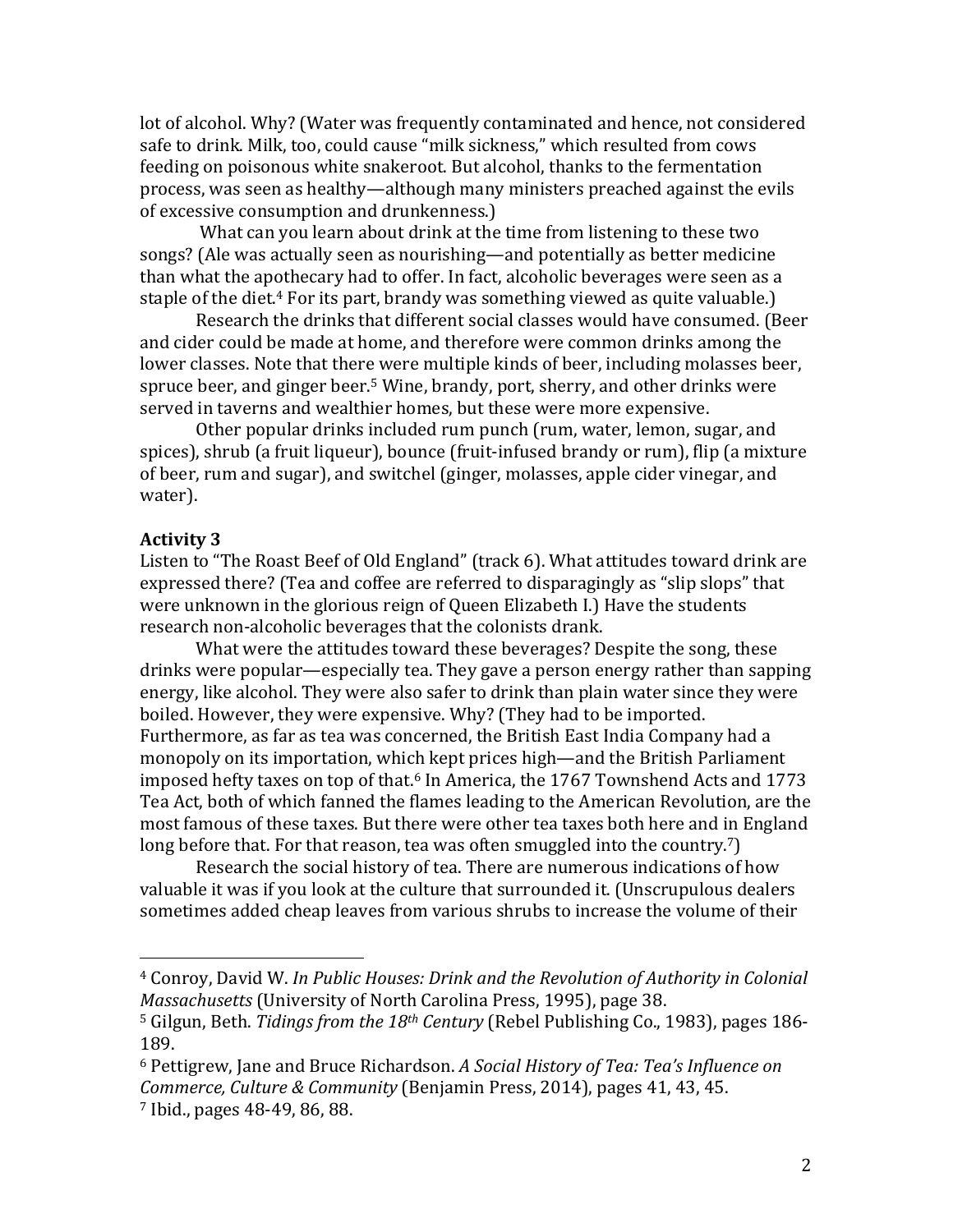bulk tea<sup>8</sup>—something they would not have bothered to do, if the price of tea had been low. Tea so precious that it was often kept under lock and key in beautiful wooden boxes called "caddies." And people had very expensive sets of porcelain for drinking tea.)

What happened to tea drinking in America after the Boston Tea Party? (It declined drastically, though there was still tea smuggling. The tale is told that in 1774 John Adams stopped at an inn in Maine, where he inquired if a cup of "honestly smuggled" tea was available. He was told no and sadly admitted that it was better to have a total boycott.<sup>9</sup> Rather than fill British coffers by drinking real tea, Americans started drinking so-called Liberty Teas, which were herbal drinks contained no tea at all, but rather other flavorful leaves, such as mint, orange bergamot, lemon balm, pennyroyal, and even catnip!<sup>10</sup> Coffee also started to gain popularity at this time.)

### **Activity 4**

More than half of these songs and tunes were from the collection of Nelly Custis. Who was she? (Nelly was Martha Washington's granddaughter, but she grew up with George and Martha.) Though history books rarely talk about Nelly, she had an extraordinary upbringing in the house of her "dear grandpapa," George Washington, who treated her more like a daughter.

But why did Nelly live with the Washingtons instead of her own parents? The story tells a lot about life in the  $18<sup>th</sup>$  century. (Child mortality in this period was high. Martha had four children from her first marriage to Daniel Parke Custis, but two of them died as young children—little Daniel just after his second birthday, and Fanny, just before her fourth. Martha's remaining daughter, Patsy, lived only to age 17, when she died of epilepsy.<sup>11</sup> That left Martha's son Jacky as her only surviving child. He married and had four children of his own. However, he, too, died in 1781, just shy of his 27<sup>th</sup> birthday. George Washington had deliberately kept Jacky out of the Revolution, because he knew that Martha would be devastated if anything happened to him, but nonetheless Jacky went as an observer to Yorktown, where the decisive victory of the American Revolution was fought. There he contracted a disease known as "camp fever"—possibly typhus—which killed him. When Jacky died, Martha asked Jacky's widow to leave the two youngest children—Nelly and her brother—at Mount Vernon with her and George.<sup>12</sup>)

What would that have been like, to grow up with George and Martha Washington? Grandpapa was a great general and later became president. Visitors were legion—both at Mount Vernon and later, in their various presidential homes. What would it have been like for Nelly, who had never been far from Mount Vernon, to suddenly arrive in New York City shortly after Washington's inauguration? She

 $8$  Ibid., page 52.

 $9$  Ibid., page 84.

 $10$  Ibid., page 85.

<sup>&</sup>lt;sup>11</sup> Brady, Patricia. *Martha Washington: An American Life* (Penguin Books, 2005),

pages 46, 48, 86.

 $12$  Ibid., page 139.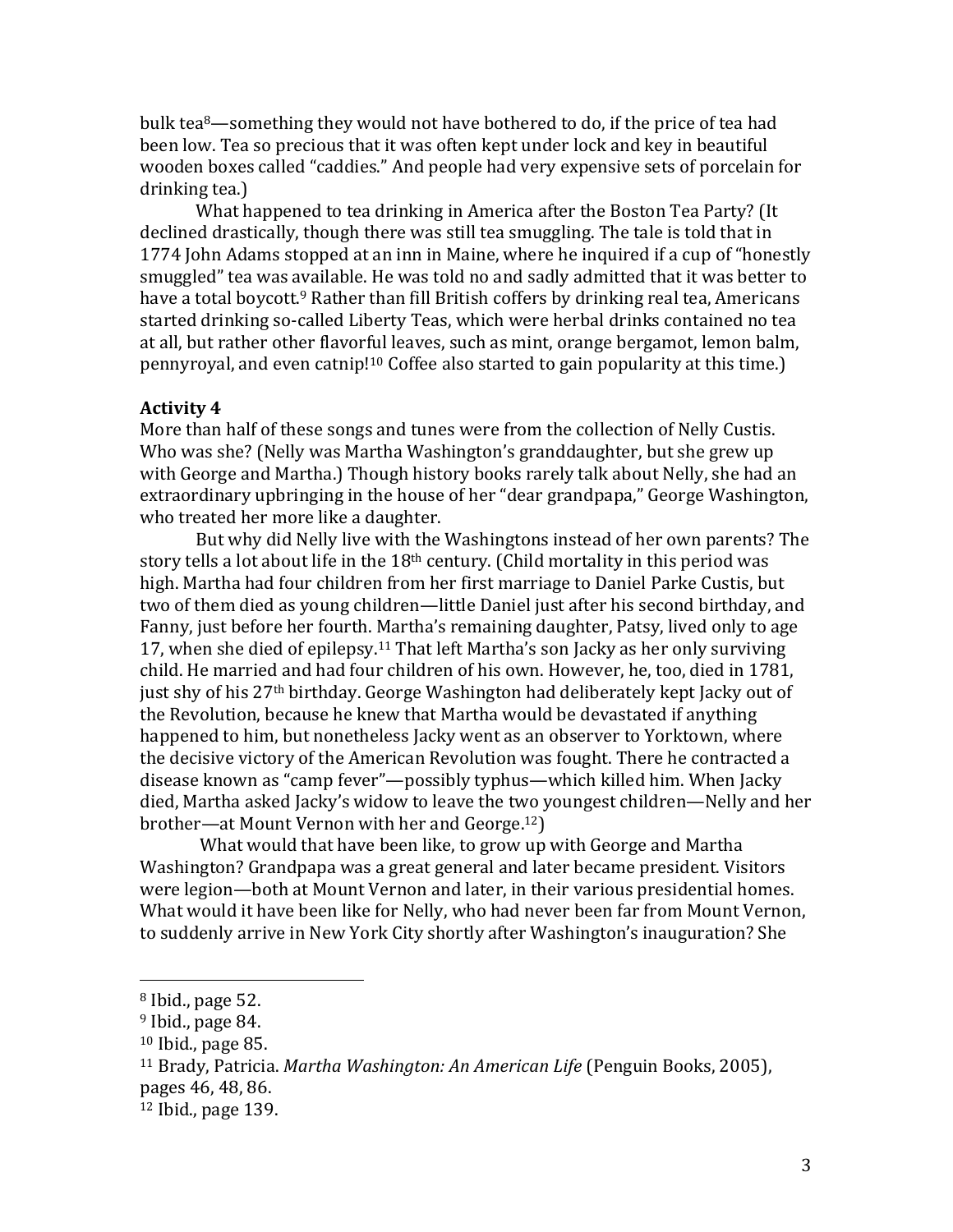attended the theater, as well as parties and balls.<sup>13</sup> She entertained members of Congress at dinner. With friends, including Elizabeth Bordley, she put on plays at home. What was it like to know all those famous people? (She corresponded for years afterward with the Marquis de Lafayette, whom she called "Father."<sup>14</sup> She came to like her grandfather's political allies—and despise his opponents.)

### **Activity 5**

Listen to any of Nelly's songs. She was said to have been an accomplished and charming singer and instrumentalist. Why did George Washington want her to have lessons in music, art, and dancing? (These were seen as essential skills at the time. For women, in particular, they were viewed as important in securing a husband and often were allowed to lapse after the wedding.<sup>15</sup> Nelly, however, loved music the rest of her life.) What other subjects did Nelly study? What other skills did she learn? (She studied penmanship, grammar, French, history, arithmetic. Martha taught her to knit and embroider and manage a household.)

### **Activity 6**

Listen to "The Roast Beef of Old England" (track 6). This song was in the collection of Thomas Jefferson. Why would Jefferson—the author of the Declaration of Independence—have a song like this one, which proclaims the superiority of the British? (This song dates from 1731, well before the American Revolution. Also, the original thirteen colonies were then colonies of England. This song invokes the glorious days of Queen Elizabeth I and the Spanish Armada.)

#### **Activity 7**

Listen to "Crazy Jane" (track 12). Jefferson's daughter and granddaughter both owned copies of this song, so it must have been a family favorite.

Research the family of Thomas Jefferson. Like George Washington, Jefferson married a widow. Why is this not surprising? (If was common for people to be married two or three times, due to the high death rate. And because they needed help managing the household, they often remarried quite quickly—often beginning courting just a month or two after the death of a spouse.<sup>16</sup>) Surprisingly, Jefferson himself did not remarry after his wife died, four months after the birth of their fifth child. 

Why did Jefferson want his daughters to learn music? (Jefferson himself loved to play, calling music "a delightful recreation," a "favorite passion of my soul," and "an enjoyment, the deprivation of which... cannot be calculated." $17$ )

 $13$  Ribblett, page 20.

 $14$  Ibid., page 10.

<sup>&</sup>lt;sup>15</sup> Cripe, Helen. *Thomas Jefferson and Music* (University Press of Virginia, 1974), page 31.

 $16$  Brady, page 53-54.

<sup>&</sup>lt;sup>17</sup> Salgo, Sandor. *Thomas Jefferson: Musician & Violinist* (Thomas Jefferson Foundation, 2000), page 50.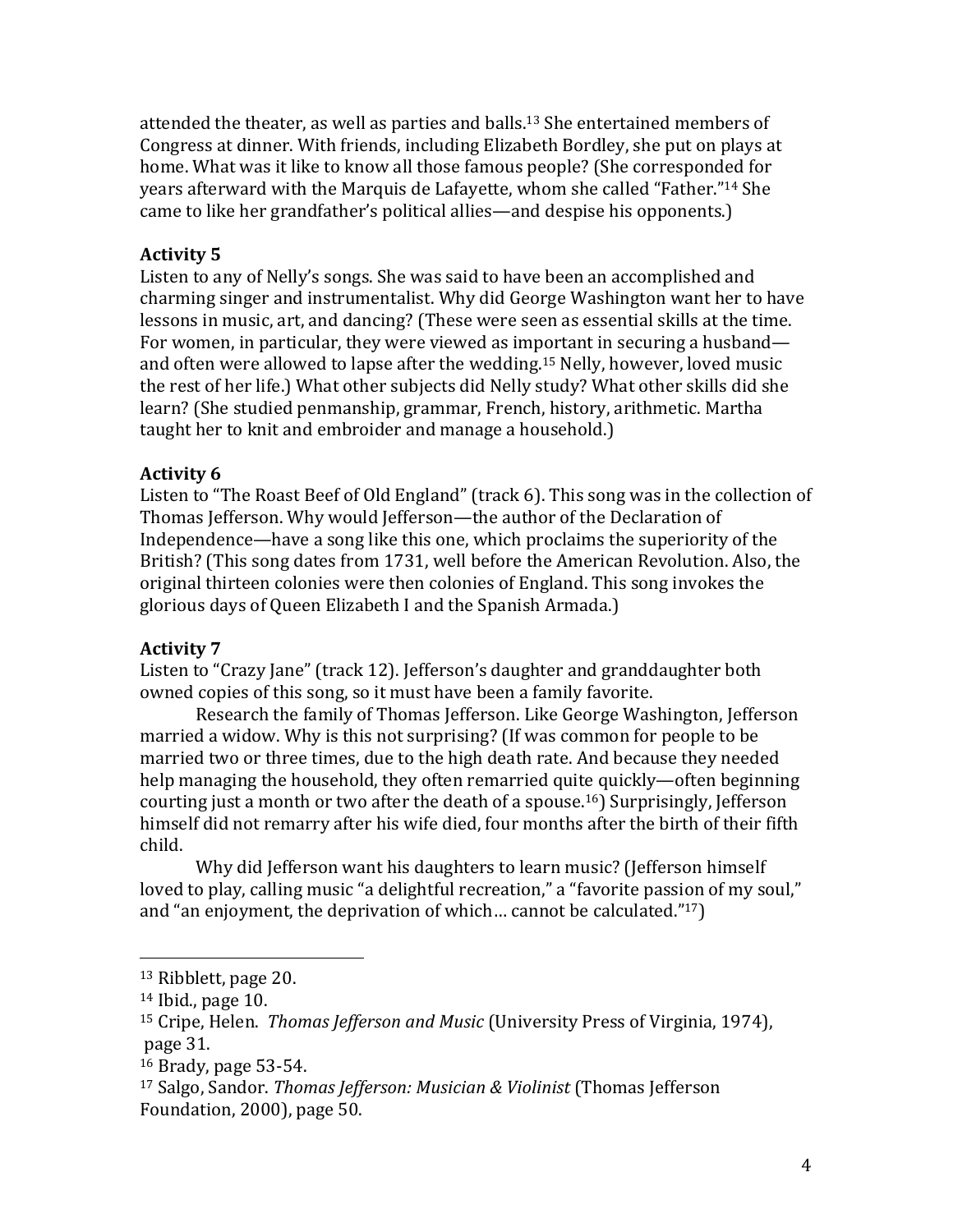## **Activity 8**

Listen to the *Thomas and Sally* overture (track 7), as well as "Sliced and Peppered" (track 10). Both are from the comic opera *Thomas and Sally*. Both Washington and Jefferson enjoyed the theater, which was popular in the American colonies—at least, in the southern colonies and in New York. (The Puritan influence in New England squelched such forms of entertainment, which were deemed "dangerous to the souls of Men." Theater was actually banned in Boston by a 1750 law.<sup>18</sup> And in Philadelphia, the Quakers also frowned on theatrical performances—a waste of money that lured people away from their work.<sup>19</sup>)

Have the students research the  $18<sup>th</sup>$  century theater. What was it like? (There were not performances every night, but only on certain days. However, when you went, you could expect an entire night at the theater—four to five hours of entertainment, including a long play, a short play, and interludes of music or other amusements, such as rope dancing. Drinks sold in the intermission included rum, sherry, brandy, and port, and food included such snacks as apples, oranges, raisins, or nuts.<sup>20</sup>) What was the theater itself like? (There were no electric lights, but instead candles to light the theater and, on stage, metal boxes of lighted wicks floating in oil. Employees of the theater included "scene shifters" and a man "for attending the fires and lights on the stage." $21$ )

## **CURRICULUM CONNECTIONS—MUSIC**

## **Activity 9**

Play the music as students walk into class. Once they are settled, ask them if the music is modern or old. How can they tell that it's not modern? It doesn't sound contemporary, but can they say why? (Have them listen to the instruments, the form, and the lyrics. There are no electronic instruments, such as synthesizers or electric guitar and bass. There are no electronically generated beats and no drum kit. While the music follows strict rhythms, it doesn't have a heavy beat. The lyrics used antiquated language.)

## **Activity 10**

Can they say what era the music is from? (Most of it is from the  $18<sup>th</sup>$  century.) What are the clues? (Listen to the instruments. The harpsichord—found on tracks 2, 7, 10, 12, 14, and 15—is no longer used today for the most part, except in period music. The English guitar—featured prominently in tracks 13 and 9—has a much lighter sound than our guitars today. The hammered dulcimer—featured on track 4, 9, and 16—is an instrument that largely died out around the time of the Civil War, though it has experienced a modest revival in the last 50 years.)

<sup>&</sup>lt;sup>18</sup> Silverman, Kenneth. *A Cultural History of the American Revolution* (Thomas Y. Crowell Company, 1976), page 60.

 $19$  Ibid., page 60.

 $20$  Ibid., pages  $61-62$ 

 $21$  Ibid., pages 61, 375. See also Brady, page 172.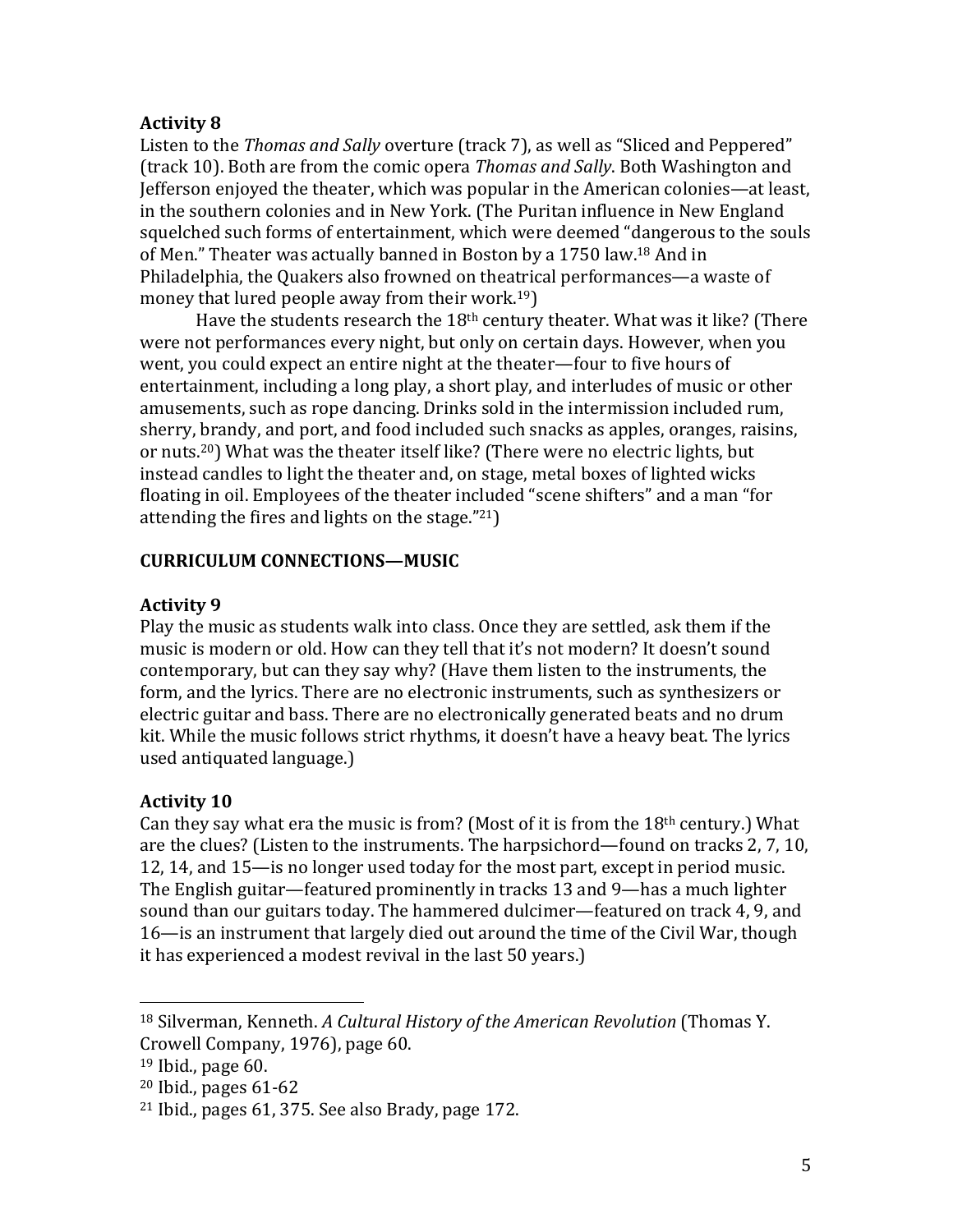What about the music itself? Does that contain clues to the era? (The minuet was a dance form that was popular in the 1600s and 1700s. "Lully's Minuet," track 4, is an example. Though it was written in the late 1600s, it was very popular in the 1700s.)

Does the subject matter of the songs provide any clues? ("Welcome, Mighty Chief, Once More," track 14, was written in honor of George Washington upon his first inauguration in 1789. "Go to the Devil and Shake Yourself" and "Sliced and Peppered," tracks 8 and 10 respectively, boast of British supremacy on the seas in an era when "Britannia ruled the waves."

## **Activity 11**

Research the instruments that are used on this recording, including violin, harpsichord, and English guitar. ("English guitar" is not a guitar made in England, but rather a type of small, pear-shaped guitar that was popular from roughly  $1750$ to 1820. Nelly Custis owned one that is now in the collection at Mount Vernon. You can look it up online.) How were  $18<sup>th</sup>$  century violins different from today's violins? (The neck of the violin was slightly shorter and was not placed at as much of an angle to the body of the instrument. It also used gut strings instead of today's nylon or steel. That gave  $18<sup>th</sup>$ -century violins a softer, less powerful sound, as the strings could not be strung as tightly.) How about the harpsichord? How is it different from today's acoustic pianos? (The strings are plucked rather than struck. Nelly Custis's harpsichord, which can still be seen at Mount Vernon today, is a particularly elaborate instrument, with a "double-manual"—that is, two keyboards. According to Judith Britt's book *Nothing More Agreeable*, "Surely this is a musical instrument worthy of the First Family. It is nearly eight feet long, with a shape similar to that of a modern grand piano. In a case veneered with mahogany and decorated with inlay of dark rosewood and maple, it came equipped with all the features of the *de luxe* model of the day—two keyboards, each with a compass of five octaves; three sets of strings [two at unison pitch, another one an octave higher]; a special device to produce a softer, more delicate tone; another to give the sound of a lute; a 'machine stop' worked by the left pedal for making quick changes in registration; and a 'Venetian swell' worked by the right pedal which opened of closed shutters [like a Venetian blind] covering the interior of the instrument, producing a *crescendo* or *diminuendo*."22)

### **Activity 12**

Jefferson played violin. But he would never have become a professional musician. Why not? (As a gentleman, he could play in public, but not for pay. Those who played music for dances and other entertainment were servants—often black slaves and white indentured servants.<sup>23</sup> However, dancing was a highly prized skill.) I

## **Activity 13**

<sup>&</sup>lt;sup>22</sup> Britt, Judith S. *Nothing More Agreeable: Music in George Washington's Family* (Mount Vernon Ladies' Association, 1984), pages 40-41.

 $23$  Cripe, page 7.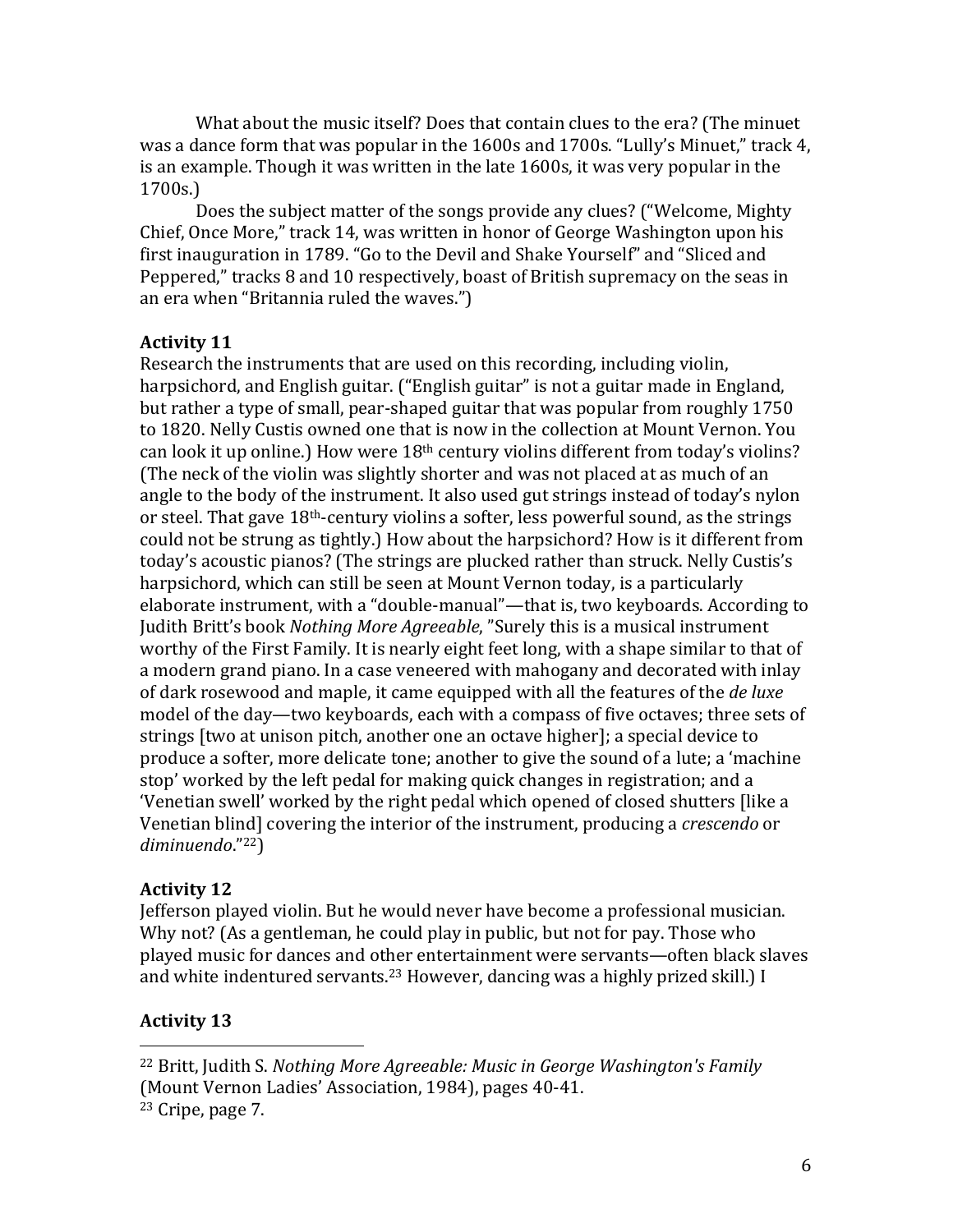Listen to "Felton's Gavotte" (track 13). The basic tune is very simple. But the second, third, and fourth times through the piece, the guitarist plays more elaborate variations on that tune, before coming back to the basic melody for the final time. This was common in the  $18<sup>th</sup>$  century. Can the students hear the melody and then hear how it was embellished?

Now have the students try to pick a simple tune and invent variations on it. (Definitely start with a simple one, or else this will be a hard exercise. A famous example is Mozart's Twelve Variations on "Ah vous dirai-je, Maman" —variations on the melody that we call "Twinkle, Twinkle, Little Star." To make your own variation, start by playing around with the timing. Breaking longer notes into shorter ones that move in short runs around the melody note. For example, in "Twinkle, Twinkle," instead of starting with two quarter notes on C, you could try two eighth notes on E and D, followed by a quarter note on C. After that, the usual two quarter notes on G are fine. But instead of the next two quarter notes on A, try something different—like four eighth notes on A-G-F#-A. The half note on G is good. But play with the descending quarter notes that follow.) Be inventive.

## **Activity 14**

"College Hornpipe" (track 9) is a simple tune for a very good reason. It was used for country dancing—a popular type of dancing in the  $18<sup>th</sup>$  century in which men and women danced in long lines, using specific patterns of movement, similar to those used in modern contra dancing or square dancing.

To try this dance, clear the tables and chairs. Then have the girls and boys take partners. Girls should line up on one side of the room, and boys on the other side, facing their partners. This dance is done in sets of three couples, so start at the top and count off in threes, so that each set has three couples in it.

Within each group of three couples, the boy and girl closest to the head of the room (and, presumably, the music) are the number one couple. This couple is said to be at the **head** of the set, and anyone moving toward them is moving **up** the set. The twos and threes are further **down** the set.

## Here's the dance:

 $A<sub>1</sub>$ :

8 beats. The first couple takes hands and chassés (gallops) *down the center* of the set to the position of the third couple, while the third couple separates and chassés *up the outside* of the set (obviously not holding hands) to the position of the first couple. 

8 beats. Repeat, with the third couple taking hands and chasséing *down the center*, while the first couple separates and chassés *up* the *outside* of the set and back to place. 

A2: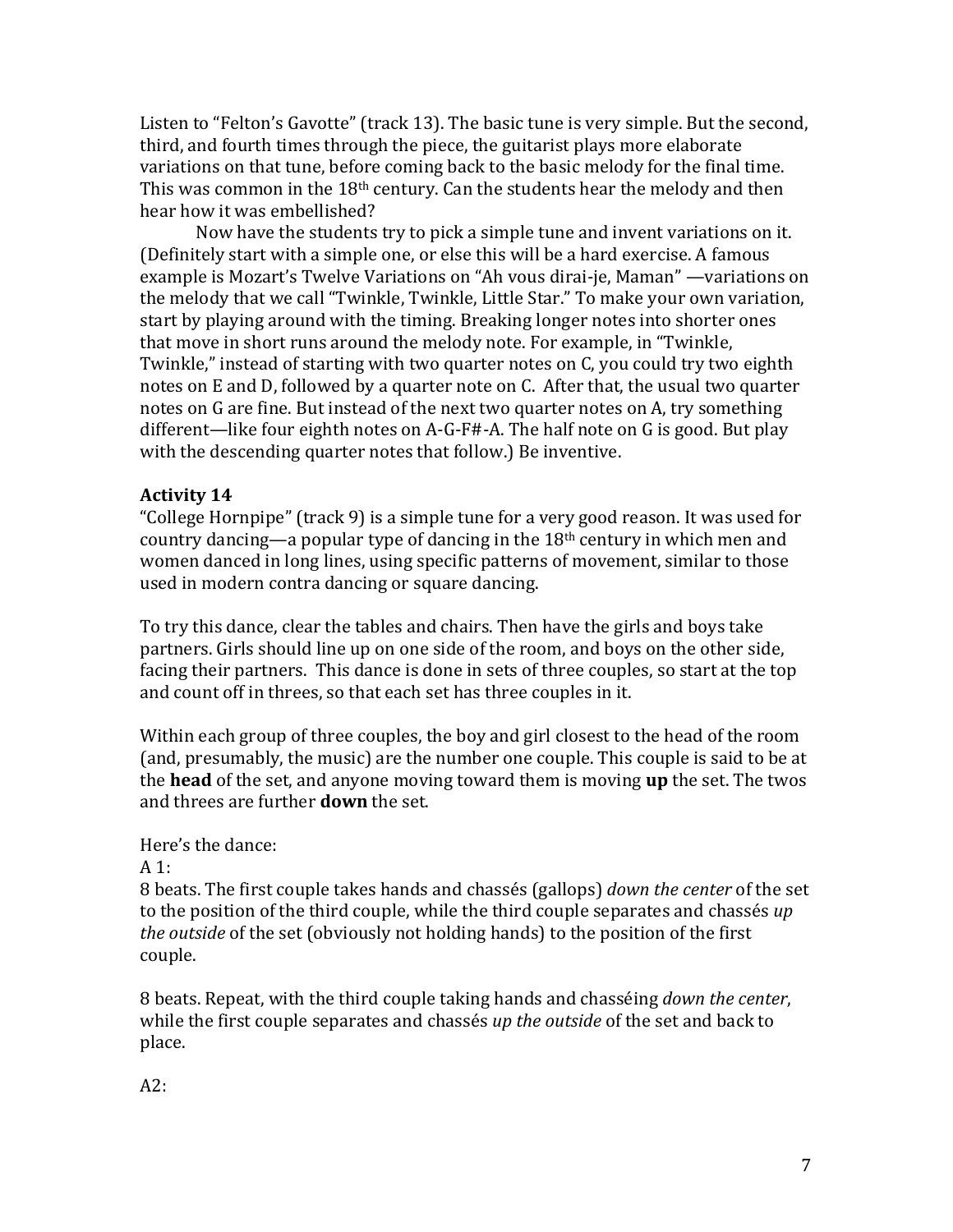8 beats. The second couple sets twice. (Step right-left-right-hold, left-right-left-hold, right-left-right-hold, left-right-left-hold. But try to put a spring in the step, so that on the first beat of each of these groupings, you give a little jump to the designated side; the other two steps in each little grouping are in place, but you rise on step 2 and sink down again on step 3.)

8 beats. The second couple does a back-to-back (dos-a-dos) with partner. On the last beat, all three couples should turn and face the front of the room (the top of the set).

B1:

8 beats. Cast off down the outside in a single file cast. (This is like follow the leader, where the first couple separates and walks *down the outside* of the set, with the twos and threes following them. Boys follow the boys, and girls follow the girls.)

8 beats. The first couple meets at the bottom of its own set, joins hands and walks back up to place, while the twos and threes follow.

B2:

8 beats. The first couple does a back to back (dos-a-dos).

8 beats. The first couple then moves down to the bottom of the set, while the second and third couples slide up one place.

Now repeat the dance, but with everyone taking new numbers. The former second couple is now the first couple. Similarly, the threes are now twos, and the ones are threes. 

## **FURTHER LISTENING**

CDs available from the Colonial Music Institute (www.colonialmusic.org):

*Colonial Social Dancing for Children* by Frances Hendrickson. (A companion book with dance instructions is also available.)

*George Washington: Music for the First President* by David and Ginger Hildebrand. (A companion book with music and background information is also available.)

*Music in the Life of Benjamin Franklin* by David and Ginger Hildebrand, with Julianne Baird. (A companion book with music and background information is also available.)

# **FURTHER READING**

Brady, Patricia. *Martha Washington: An American Life* (Penguin Books, 2005)